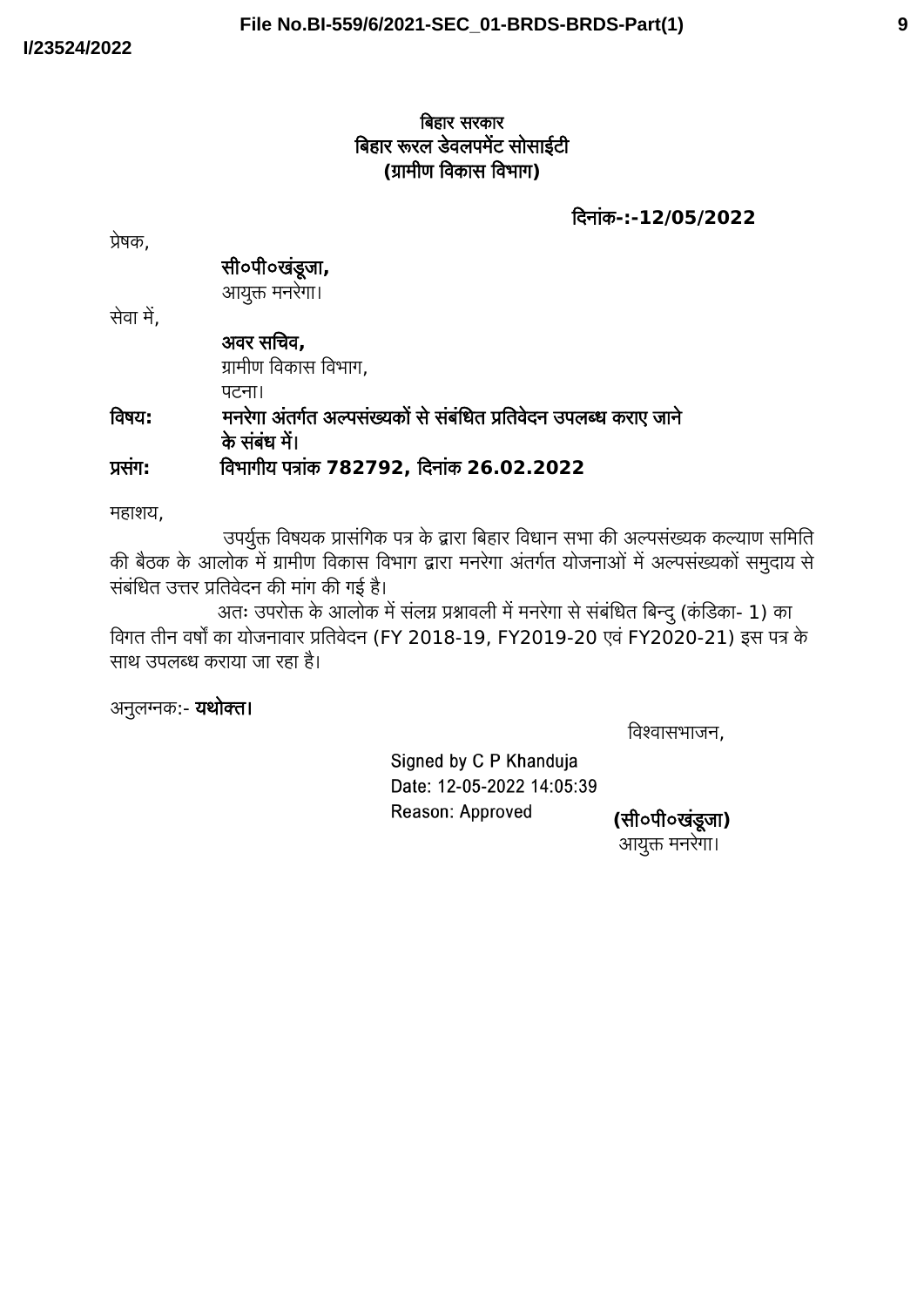# प्रश्नावली

# (ग्रामीण विकास विभाग)

| क्रम<br>सं0  | प्रश्नावली                                                                                                                                                                                                                                                                                                                                                                                                                                                                                          | अधतन प्रतिवेदन                                                                                                                                                                                                                                                        |
|--------------|-----------------------------------------------------------------------------------------------------------------------------------------------------------------------------------------------------------------------------------------------------------------------------------------------------------------------------------------------------------------------------------------------------------------------------------------------------------------------------------------------------|-----------------------------------------------------------------------------------------------------------------------------------------------------------------------------------------------------------------------------------------------------------------------|
| $\mathbf{1}$ | ग्रामीण विकास विभाग, बिहार सरकार द्वारा चलाई जा रही सभी<br>योजनाओं का विस्तृत ब्यौरा यथा योजनाओं के नाम, प्राक्कलित<br>राशि (योजनावार), व्यय हुई राशि (योजनावार), वापस की गई<br>राशि (योजनावार), योजना प्रारंभ एवं पूर्ण होने की तिथि से<br>संबंधित विगत 03 वर्षों यथा वर्ष 2018-19, 2019-20 एवं<br>2020-21 का प्रगति प्रतिवेदन।                                                                                                                                                                    | निरेगासॉफ्ट के R.6.3 से प्राप्त प्रतिवेदन<br>वित्तीय वर्ष 2018-19, 2019-20 एवं<br>2020-21 संलग्न है।                                                                                                                                                                  |
| $\mathbf{2}$ | ध्रामीण विभाग, बिहार सरकार द्वारा चलाई जा रही योजनाओं में से मिनरेगा से संबंधित नहीं है।<br>अल्पसंख्यक समुदाय को लाभान्वित करने के लिये कोई विशेष<br>योजना अगर हो तो इस योजना से लाभान्वित अल्पसंख्यक<br>समुदाय के लाभुकों की सूची से संबंधित विगत 3 (तीन) वर्षों का<br>यथा वर्ष 2018-19, 2019-20 एवं 2020-21 का प्रगति<br>प्रितिवेदन।                                                                                                                                                              |                                                                                                                                                                                                                                                                       |
| 3            | <u>ध्रामीण विभाग, बिहार सरकार द्वारा चलाई जा रही सभी योजनाओं मिनरेगा से संबंधित नहीं है।</u><br>योजनावार कुल लाभुकों की सूची एवं कुल लाभुकों में से<br>अल्पसंख्यक समुदाय की भागीदारी (संख्या एवं प्रतिशत में)<br>जिलावार / प्रखण्डवार सभी जिलों का विगत 03 वर्षों यथा वर्ष<br>$2018$ -19, 2019-20 एवं 2020-21 का प्रगति प्रतिवेदन।                                                                                                                                                                  |                                                                                                                                                                                                                                                                       |
| 4            | मनरेगा योजना के तहत राज्य में विगत 3 वर्षों में हुए कार्यों का<br>ब्यौरा, इस योजना के क्रियान्वयन हेतु प्राक्कलित राशि, खर्च की<br>गई राशि, वापस की गई राशि, इस योजना के तहत राज्य में विगत<br>03 वर्षों में कुल लाभुकों की सूची, जिलावार / प्रखण्डवार सभी<br>जिलों का प्रतिवेदन / कुल लाभुकों में अल्पसंख्यक समुदाय की<br>भागीदारी (सं0 एवं प्रतिशत दोनों में) जिलावार / प्रखण्डवार सभी<br>जिलों का विगत 3 वर्षों का यथा वर्ष 2018-19, 2019-20<br>एवं 2020-21 का अद्यतन प्रतिवेदन।                 | नरेगासॉफ्ट के R.6.18 से प्राप्त विगत 3 वर्षों <br> यथा- वर्ष 2018-19, 2019-20<br>एव<br>2020-21 का श्रेणीवार / योजनावार (पूर्ण<br>अपूर्ण) प्रतिवेदन<br>है।<br>संलग्न<br>विस्तृत योजनाओं की सूची आवश्यकतानुसार <br>CD Drive / Pen Drive अलग से <br>उपलब्ध करायी जायेगी। |
| 5            | प्रधानमंत्री आवास योजना (ग्रामीण) के कार्यान्वयन हेतु प्राक्रलित<br>राशि, खर्च की गई राशि, वापस की गई राशि, इस योजना के तहत<br>राज्य में विगत 3 वर्षों में कुल कितने लाभुकों को पक्का मकान<br>निर्माण कराया गया, इससे संबंधित लाभुकों की सूची जिलवार /<br>प्रखण्डवार सभी जिलों का प्रतिवेदन / कुल लाभुकों में<br>अल्पसंख्यक समुदाय की भागदारी (संख्या एवं प्रतिशत दोनों में)<br>जिलावार / प्रखण्डवार सभी जिलों का विगत 3 वर्षों का यथा वर्ष<br>2018-19, 2019-20 एवं 2020-21 का अध्यतन<br>प्रतिवेदन। | मिनरेगा से संबंधित नहीं है।                                                                                                                                                                                                                                           |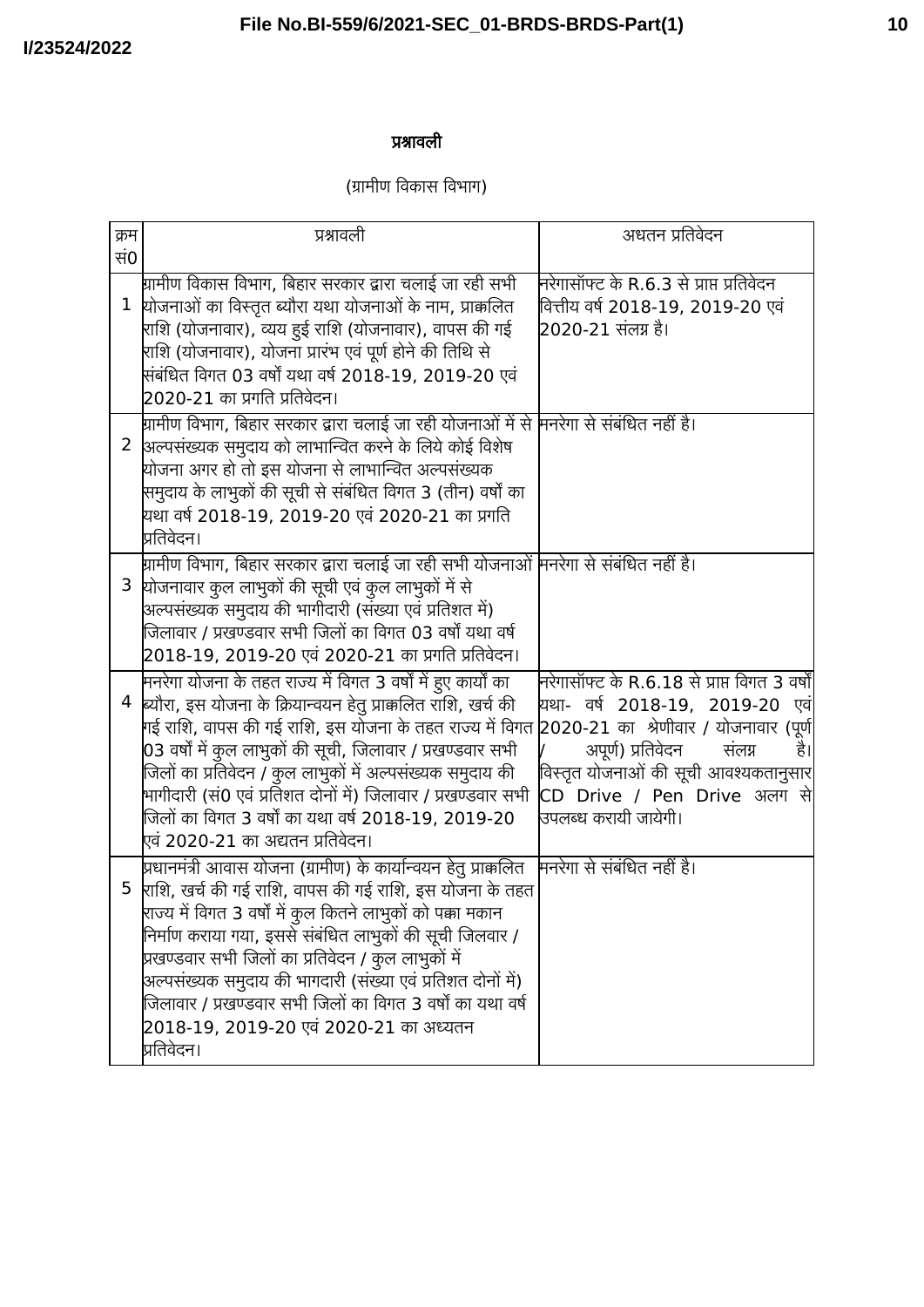#### MGNREGA\_MIS\_Report\_29-04-2022

| <b>List of Ongoing &amp; Completed Works</b> |                |                               |                |                               |                               |                  |  |  |  |  |
|----------------------------------------------|----------------|-------------------------------|----------------|-------------------------------|-------------------------------|------------------|--|--|--|--|
|                                              |                | <b>Financial Year-2018-19</b> |                | <b>Financial Year-2019-20</b> | <b>Financial Year-2020-21</b> |                  |  |  |  |  |
| <b>WORK TYPE</b>                             | <b>Ongoing</b> | <b>Completed</b>              | <b>Ongoing</b> | <b>Completed</b>              | <b>Ongoing</b>                | <b>Completed</b> |  |  |  |  |
| Anganwadi/Other Rural Infrastructure         | 486            | 1300                          | 1283           | 4845                          | 3957                          | 5272             |  |  |  |  |
| Drought Proofing                             | 15011          | 2444                          | 11705          | 996                           | 21059                         | 361              |  |  |  |  |
| <b>Flood Control and Protection</b>          | 336            | 1996                          | 365            | 1233                          | 2928                          | 3388             |  |  |  |  |
| Land Development                             | 1929           | 24564                         | 1481           | 8177                          | 4984                          | 6511             |  |  |  |  |
| <b>Micro Irrigation Works</b>                | 1008           | 9467                          | 1681           | 10285                         | 8188                          | 19121            |  |  |  |  |
| <b>Other Works</b>                           | 49             | 244                           |                |                               |                               |                  |  |  |  |  |
| Renovation of traditional water bodies       | 173            | 1510                          | 295            | 1452                          | 1003                          | 1913             |  |  |  |  |
| <b>Rural Connectivity</b>                    | 5679           | 38115                         | 5386           | 17706                         | 30221                         | 25844            |  |  |  |  |
| <b>Rural Sanitation</b>                      | 111            | 1371                          | 235            | 1985                          | 1341                          | 2474             |  |  |  |  |
| Water Conservation and Water Harvesting      | 1654           | 8800                          | 5141           | 22762                         | 18670                         | 35503            |  |  |  |  |
| Works on Individuals Land (Category IV)      | 94255          | 703686                        | 156991         | 845207                        | 293717                        | 411491           |  |  |  |  |
| Bharat Nirman Sewa Kendra                    |                | 14                            |                |                               |                               |                  |  |  |  |  |
| <b>Fisheries</b>                             | O              |                               |                |                               |                               |                  |  |  |  |  |
| Play Ground                                  | 0              |                               |                |                               |                               | $\overline{0}$   |  |  |  |  |
| <b>Rural Drinking Water</b>                  | 0              | 111                           |                |                               |                               | $\mathbf{0}$     |  |  |  |  |
| <b>TOTAL</b>                                 | 120691         | 793628                        | 184572         | 914662                        | 386069                        | 511887           |  |  |  |  |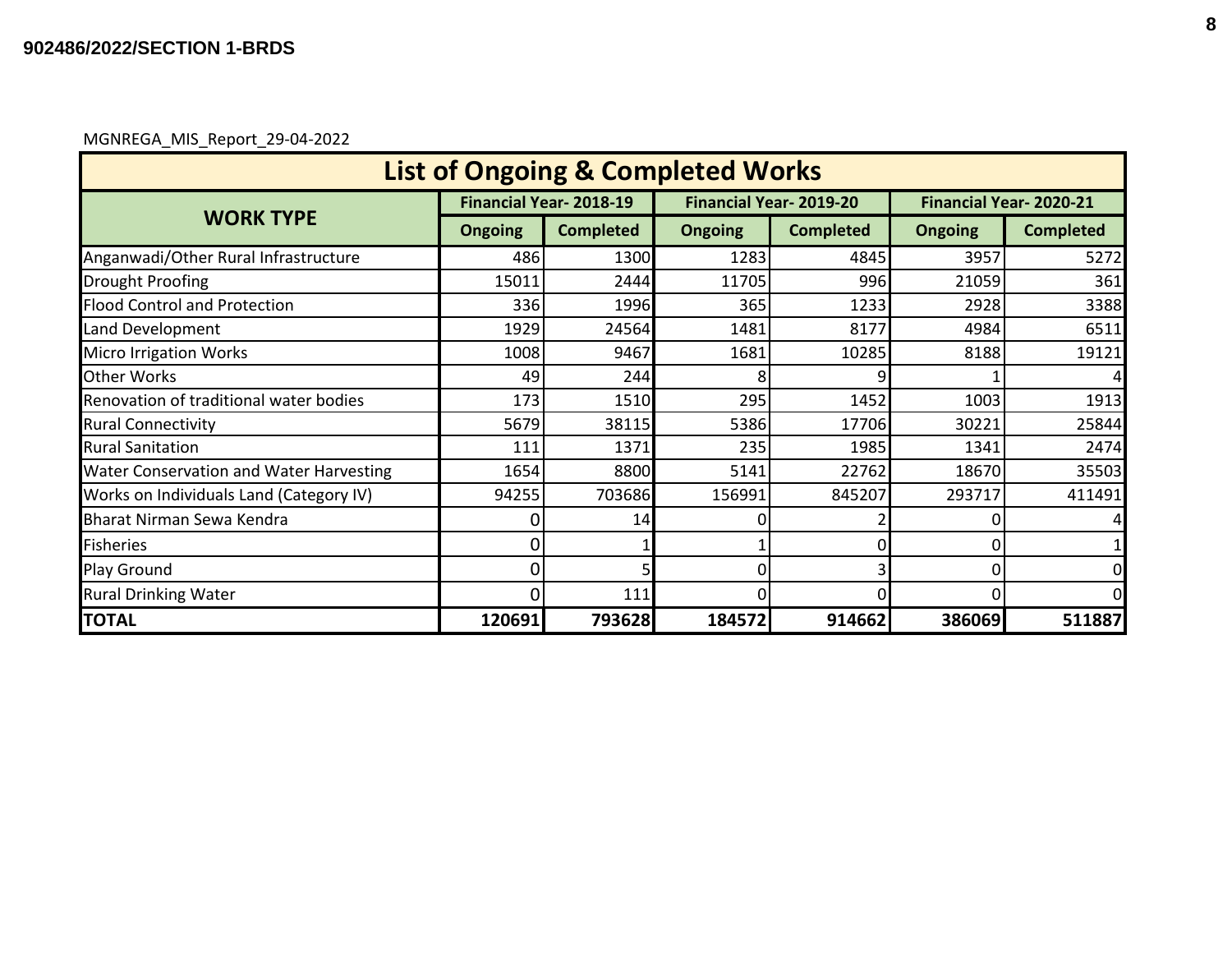### **5**

### **R6.3 Work Category Wise Analysis for FY: 2018-2019**

|              | $\bullet$ ALL $\circ$ IPPE $\circ$<br><b>Non IPPE</b><br><b>PMKSY Blocks</b>                                      |                              |                 |              |                               |                            |            |                                    |                    |  |
|--------------|-------------------------------------------------------------------------------------------------------------------|------------------------------|-----------------|--------------|-------------------------------|----------------------------|------------|------------------------------------|--------------------|--|
| $\mathbf S$  | <b>Work Category Name/Work</b>                                                                                    | Spillover+New                |                 |              |                               | No. of                     |            |                                    | <b>Estimated</b>   |  |
| No.          | <b>Sub Category Name/Work</b><br><b>Type</b>                                                                      | <b>Total</b><br><b>Works</b> | <b>Works</b>    | <b>Works</b> | Ongoing Completed Expenditure | <b>New</b><br><b>Works</b> | Unit.      | <b>Estimated</b><br><b>Outcome</b> | Cost (In<br>Lakhs) |  |
|              | <b>PUBLIC WORKS RELATING TO</b><br><b>NATURAL RESOURCES</b><br><b>MANAGEMENT</b>                                  |                              |                 |              |                               |                            |            |                                    |                    |  |
| 1            | <b>Water Conservation</b>                                                                                         | 21178                        | 8717            | 3623         | 11643.18                      | 9872                       | Hec        | 957.51                             | 3136.12            |  |
| 2            | Watershed management                                                                                              | 8529                         | 3610            | 1887         | 6039.29                       | 3834                       | <b>Hec</b> | 444.03                             | 420.27             |  |
| 3            | Irrigation                                                                                                        | 53824                        | 29551           | 8275         | 41974.19                      | 36489                      | Hec.       | 6577.8                             | 19737.11           |  |
| 4            | Traditional water bodies                                                                                          | 6766                         | 2721            | 1630         | 3744.84                       | 2449                       | <b>Hec</b> | 470.46                             | 2208.88            |  |
| 5            | Afforestation                                                                                                     | 66629                        | 38786           | 7562         | 9699.43                       | 29445                      | Hec        | 745.57                             | 744.74             |  |
| 6            | Land development                                                                                                  | 52928                        | 24659           | 15066        | 40838.45                      | 13784                      | <b>Hec</b> | 881.93                             | 1266.02            |  |
|              | <b>Sub Total</b>                                                                                                  | 209854                       | 108044          | 38043        | 113939.38                     | 95873                      |            |                                    | 27513.14           |  |
|              | <b>INDIVIDUAL ASSETS FOR</b><br><b>VULNERABLESECTIONS(ONLY</b><br><b>FOR HOUSEHOLDS IN</b><br><b>PARAGRAPH 5)</b> |                              |                 |              |                               |                            |            |                                    |                    |  |
| 7            | Improving productivity of lands                                                                                   | 40638                        | 18212           | 7981         | 9900.67                       | 13373                      | Hec.       | 1249.27                            | 3339.98            |  |
| 8            | Improving liveihoods through                                                                                      | 19923                        | 13187           | 579          | 2175.1                        | 11103                      | Hec.       | 528.01                             | 497.32             |  |
| $\mathsf{q}$ | Development of fallow/waste<br>lands                                                                              | 2286                         | 964             | 685          | 512.21                        | 373                        | Hec.       | 58.95                              | 23.64              |  |
| 10           | Construction of house                                                                                             | 1176568                      | 1047382         | 91798        | 38262.81                      | 426847                     | <b>Nos</b> | 331.86                             | 520.75             |  |
| 11           | Promotion of livestock                                                                                            | 50745                        | 26049           | 2621         | 5379.85                       | 46670                      | Nos.       | 1487.77                            | 411.64             |  |
| 12           | Promotion of fisheries                                                                                            | 472                          | 195             | 20           | 213.01                        | 335                        | Nos.       | 67.4                               | 93.26              |  |
|              | <b>Sub Total</b>                                                                                                  | 1290632 1105989              |                 | 103684       | 56443.65498701                |                            |            |                                    | 4886.59            |  |
|              | <b>COMMON INFRASTRUCTURE</b><br><b>FOR NRLM COMPLIANT SELF</b><br><b>HELP GROUPS</b>                              |                              |                 |              |                               |                            |            |                                    |                    |  |
|              | 13 Agriculture productivity                                                                                       | 719                          | 124             | 54           | 26.09                         | 94                         | Hec.       | $\overline{2}$                     | 0.24               |  |
|              | Common work-sheds for<br>14 livelihood activities of self-help<br>groups                                          |                              |                 | 0            | 0.24                          | $\overline{\phantom{a}}$   | Nos.       | 0                                  | 0                  |  |
|              | <b>Sub Total</b>                                                                                                  | 721                          | 125             | 54           | 26.33                         | 96                         |            |                                    | 0.24               |  |
|              | <b>RURAL INFRASTUCTURE</b>                                                                                        |                              |                 |              |                               |                            |            |                                    |                    |  |
|              | 15 Rural sanitation                                                                                               | 35747                        | 15587           | 8806         | 4835.94                       | 15169                      | Nos.       | 4488.44                            | 1149.55            |  |
| 16           | Road connectivity/Internal<br>roads/Streets                                                                       | 154386                       | 77213           | 30578        | 109902.82                     | 73376                      | KM.        | 1647.46                            | 953.38             |  |
| 17           | Play fields                                                                                                       | 1927                         | 983             | 66           | 1558.91                       | 1786                       | Nos        | 121.94                             | 394.48             |  |
| 18           | Disaster<br>preparedness/Restoration                                                                              | 7011                         | 3338            | 1287         | 6258.48                       |                            | 3908 Nos.  | 172.6                              | 183.06             |  |
|              | 19 Construction of bulding                                                                                        | 3813                         | 2602            | 120          | 1341.09                       | 930                        | Nos.       | 58.31                              | 101.65             |  |
|              | 20 Food Grain satorage structures                                                                                 | 2134                         | 1425            | 138          | 2543.15                       | 1903                       | Nos.       | 397.07                             | 412.61             |  |
| 21           | Production of building<br>materialrequired for construction                                                       | 514                          | 150             | 217          | 57.49                         | 59                         | Nos.       | 0                                  | $\overline{0}$     |  |
| 22           | Maintenance                                                                                                       | 3243                         | 1368            | 756          | 1630.7                        | 134                        | Nos.       | $\Omega$                           |                    |  |
|              | 23 Any other works                                                                                                | 9648                         | 5574            | 1588         | 7202.96                       | 3849                       | Nos.       | 104.15                             | 180.53             |  |
|              | <b>Sub Total</b>                                                                                                  | 218423                       | 108240          | 43556        | 135331.54 101114              |                            |            |                                    | 3375.26            |  |
|              | <b>Grand Total</b>                                                                                                |                              | 1719630 1322398 | 185337       | 305740.9 695784               |                            |            |                                    | 35775.22           |  |

## **State :** BIHAR

**[Download In Excel](javascript:__doPostBack() [Print](javascript:window.print())**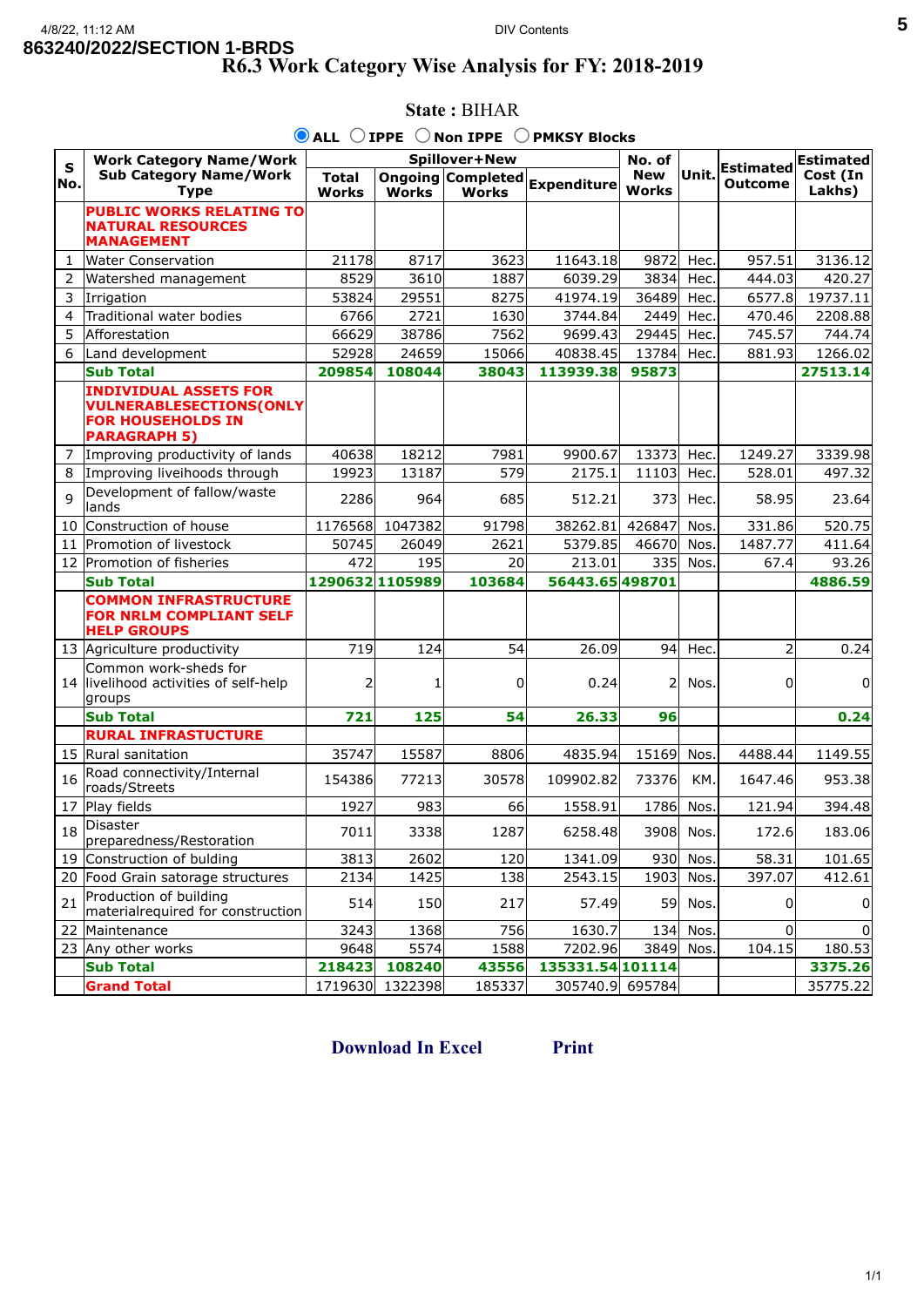## **R6.3 Work Category Wise Analysis for FY: 2019-2020**

|              | $\bullet$ ALL $\circ$ IPPE $\circ$ Non IPPE $\circ$ PMKSY Blocks                                                  |                              |                 |              |                               |                            |            |                                    |                    |  |
|--------------|-------------------------------------------------------------------------------------------------------------------|------------------------------|-----------------|--------------|-------------------------------|----------------------------|------------|------------------------------------|--------------------|--|
| $\mathbf{s}$ | <b>Work Category Name/Work</b>                                                                                    | Spillover+New                |                 |              |                               | No. of                     |            |                                    | <b>Estimated</b>   |  |
| No.          | <b>Sub Category Name/Work</b><br><b>Type</b>                                                                      | <b>Total</b><br><b>Works</b> | <b>Works</b>    | <b>Works</b> | Ongoing Completed Expenditure | <b>New</b><br><b>Works</b> | Unit.      | <b>Estimated</b><br><b>Outcome</b> | Cost (In<br>Lakhs) |  |
|              | <b>PUBLIC WORKS RELATING TO</b><br><b>NATURAL RESOURCES</b><br><b>MANAGEMENT</b>                                  |                              |                 |              |                               |                            |            |                                    |                    |  |
| 1            | <b>Water Conservation</b>                                                                                         | 72326                        | 26509           | 3455         | 12174.28                      | 81546                      | Hec.       | 55.36                              | 41.06              |  |
| 2            | Watershed management                                                                                              | 16067                        | 6251            | 1513         | 4804.55                       | 14896                      | Hec.       | 15.75                              | 1.74               |  |
| 3            | Irrigation                                                                                                        | 65431                        | 31052           | 10260        | 49318.4                       | 35272                      | Hec.       | 27.82                              | 110.56             |  |
| 4            | Traditional water bodies                                                                                          | 10267                        | 3650            | 1449         | 3850.5                        | 8488                       | Hec.       | 13.13                              | 56.38              |  |
| 5            | Afforestation                                                                                                     | 78584                        | 44053           | 4325         | 9696.45                       | 33157                      | Hec.       | 61.1                               | 47.9               |  |
| 6            | Land development                                                                                                  | 43704                        | 17630           | 10919        | 19818.75                      | 12284                      | Hec.       | 8.73                               | 1.44               |  |
|              | <b>Sub Total</b>                                                                                                  | 286379                       | 129145          | 31921        | 99662.93                      | 185643                     |            |                                    | 259.08             |  |
|              | <b>INDIVIDUAL ASSETS FOR</b><br><b>VULNERABLESECTIONS(ONLY</b><br><b>FOR HOUSEHOLDS IN</b><br><b>PARAGRAPH 5)</b> |                              |                 |              |                               |                            |            |                                    |                    |  |
| 7            | Improving productivity of lands                                                                                   | 41123                        | 15977           | 5381         | 10940.14                      | 17703                      | Hec.       | 147.55                             | 22.25              |  |
| 8            | Improving liveihoods through                                                                                      | 27343                        | 16671           | 1121         | 2400.4                        | 11371                      | Hec.       | 2.01                               | 3.7                |  |
| $\mathbf{q}$ | Development of fallow/waste<br>lands                                                                              | 1700                         | 671             | 329          | 377.06                        | 200                        | Hec.       | $\Omega$                           | $\Omega$           |  |
| 10           | Construction of house                                                                                             | 2130002                      | 1713908         | 392359       | 86937.43                      | 1044947                    | <b>Nos</b> | 2.88                               | 7.2                |  |
| 11           | Promotion of livestock                                                                                            | 96034                        | 46098           | 4055         | 7281.93                       | 68988                      | Nos.       | 63.24                              | 29.97              |  |
|              | 12 Promotion of fisheries                                                                                         | 2612                         | 788             | 76           | 738.17                        | 3370                       | Nos.       | 7.5                                | 1.5                |  |
|              | <b>Sub Total</b>                                                                                                  |                              | 2298814 1794113 | 403321       | 108675.13 1146579             |                            |            |                                    | 64.62              |  |
|              | <b>COMMON INFRASTRUCTURE</b><br><b>FOR NRLM COMPLIANT SELF</b><br><b>HELP GROUPS</b>                              |                              |                 |              |                               |                            |            |                                    |                    |  |
|              | 13 Agriculture productivity                                                                                       | 565                          | 82              | 35           | 19.01                         | 174                        | Hec.       | $\mathbf{0}$                       | $\mathbf 0$        |  |
|              | Common work-sheds for<br>14 livelihood activities of self-help<br>groups                                          | 21                           | 5               | 0            | 0.37                          | 24                         | Nos.       | 0                                  | $\mathbf 0$        |  |
|              | <b>Sub Total</b>                                                                                                  | 586                          | 87              | 35           | 19.38                         | 198                        |            |                                    | $\mathbf 0$        |  |
|              | <b>RURAL INFRASTUCTURE</b>                                                                                        |                              |                 |              |                               |                            |            |                                    |                    |  |
|              | 15 Rural sanitation                                                                                               | 73819                        | 26002           | 5708         | 5229.33                       | 65954                      | Nos.       | 44.33                              | 3.1                |  |
| 16           | Road connectivity/Internal<br>roads/Streets                                                                       | 158863                       | 71120           | 19136        | 86084.23                      | 71290                      | KM.        | 130.44                             | 66.06              |  |
| 17           | Play fields                                                                                                       | 3664                         | 1567            | 172          | 2254.85                       | 3112                       | Nos        | 0.88                               | 8.84               |  |
| 18           | <b>Disaster</b><br>preparedness/Restoration                                                                       | 11337                        | 4607            | 1294         | 6864.99                       |                            | 8909 Nos.  | 11.25                              | 4.65               |  |
|              | 19 Construction of bulding                                                                                        | 4642                         | 2601            | 134          | 1008.36                       | 1894                       | Nos.       | 1.5                                | 6                  |  |
|              | 20 Food Grain satorage structures                                                                                 | 3318                         | 1493            | 308          | 2405.88                       | 1997                       | Nos.       | 0                                  | 0                  |  |
| 21           | Production of building<br>materialrequired for construction                                                       | 320                          | 130             | 56           | 25.38                         | 59                         | Nos.       | 0                                  | 0                  |  |
| 22           | Maintenance                                                                                                       | 2254                         | 840             | 432          | 442.69                        | $\mathbf 0$                | Nos.       | 0                                  | 0                  |  |
|              | 23 Any other works                                                                                                | 7351                         | 3879            | 1321         | 1575.68                       | 5 <sup>1</sup>             | Nos.       | 0                                  | 0                  |  |
|              | <b>Sub Total</b>                                                                                                  | 265568                       | 112239          | 28561        | 105891.39                     | 153220                     |            |                                    | 88.65              |  |
|              | <b>Grand Total</b>                                                                                                | 2851347                      | 2035584         | 463838       | 314248.83 1485640             |                            |            |                                    | 412.35             |  |

#### **State :** BIHAR

**[Download In Excel](javascript:__doPostBack() [Print](javascript:window.print())**